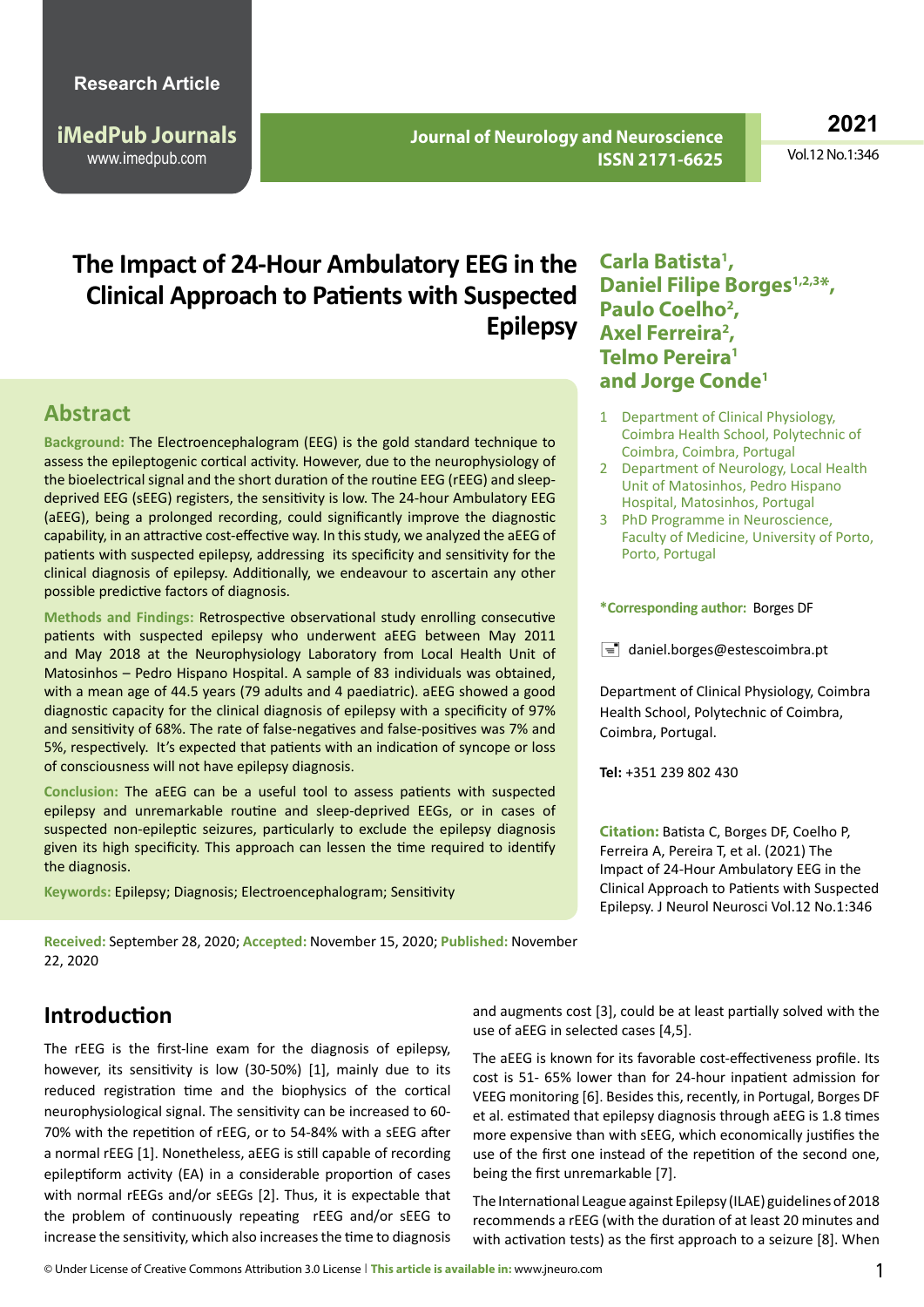rEEG results are inconclusive, the recommended approach is sEEG [8]. If the diagnosis remains unclear, in specific cases, especially if a specific trigger is suspected, aEEG should be considered [8]. This leads to the assumption that aEEG nowadays is underused and undervalued in standard clinical practice.

Especially knowing that the rate of misdiagnosis in epilepsy is about 20% [9], further clinical studies are needed to determine the relevance of aEEG in epilepsy diagnosis. Therefore, in this study, the main purpose is to assess the diagnostic capacity of the aEEG in patients with suspected epilepsy, thus contributing to the optimization of clinical practice in Epileptology.

# **Research Methodology**

This is an observational retrospective study that included consecutive patients who underwent aEEG between May 2011 and May 2018 at Pedro Hispano Hospital Neurophysiology Laboratory, requested by an Epileptologist, for clinical suspicion of epilepsy, hence without a confirmed diagnosis and with previous normal rEEG/sEEG.

If rEEG and sEEG has a low sensitivity mainly due to its short duration as described in the literature, being the aEEG a long term monitoring method, it's expected that its impact in the clinical diagnosis of epilepsy to be of irrefutable importance in clinical practice when compared or associated with these exams. So, the primary objective was to analyze the specificity and sensitivity of this test for the clinical diagnosis of epilepsy, and the secondary objectives were: (a) to evaluate if there is a relationship between the presence of epileptiform activity (EA) and the presence of lesion ascertained by Cranial Magnetic Resonance Imaging (cMRI); (b) to evaluate patients' follow-up through consultation of the clinical records after the recording of the aEEG to determine if the diagnosis - positive or negative for epilepsy- made by the Epileptologist at that time was preserved or changed; and (c) to weigh the determinants of aEEG diagnosis.

The positivity or negativity of the aEEG was attributed according to the presence or absence of EA during the recording, respectively, e.g. spikes, sharp waves, polyspike complexes, spike-and-slowwave complexes, and spike-wave complexes. The slow activity (SA) was not considered a positivity factor for aEEG, since it is an indication of focal brain dysfunction, especially in waking adults, and appears to be the result of a de-stressing of subcortical structures [10].

The gold standard for the diagnosis of epilepsy, which was used to calculate the specificity and sensitivity of the aEEG, was the clinical diagnosis made by the Epileptologist, according to the ILAE definition and criteria at the time of the first appointment immediately after the aEEG [8].

To perform the aEEG, a Headbox Micromed® SD LTM32 BS was used with a 2 GB SD memory card. Grass® electrodes with 152 cm gold disc were applied based on the International System (IS) 10/20 with 6 additional electrodes (F9/F10, T9/T10, P9/ P10) according to IFCN recommendations [11], the ground electrode (G1) positioned in FCz and the reference electrode (G2) positioned in CPz and, additionally, a lead for electrocardiogram

(ECG) recording was used. The impedances were set below 5 Kohms and a sampling rate of 256 Hz was used at acquisition. After the electrode placement was carried out, a recording of about 5 minutes was made to evaluate the signal quality, filters applied, impedances and the detection and correction of relevant artifacts. The duration of the recording was at least 24 hours, during which a syncronized video system was not used. However, an event diary was provided for patients or witnesses to catalog the perceived events, marking the time and a description of the event. This enabled a more informed interpretation of the EEG trace during their analysis.

The aEEG analysis and report were performed entirely and solely by visual inspection of an experienced Clinical Neurophysiologist using System Plus software initially, and later System Plus Evolution (Micromed, Treviso, Italy), after an upgrade.

This study was approved by the Competent Ethics Committee (CEC) and the Board of Directors of the Pedro Hispano Hospital. Data manipulation was made strictly according to the approval of the CEC, and the confidentiality and anonymity of the information related to the patients' private data were guaranteed.

# **Statistical analysis**

Data was compiled and checked for quality control, after which it was imported to SPSS Statistics version 24 (IBM, Armonk, NY) for statistical analysis. The distribution of variables was tested for normality by the Shapiro-Wilks test. A simple descriptive statistic method was applied for demographic and clinical characterization. Data are presented as mean ± standard deviation (SD) for continuous variables, and as frequency (%) for categorical variables. Sensitivity, specificity, rate of true and false-positives, rate of true and false-negatives, and diagnostic accuracy of the aEEG was estimated with the Open Epitool [12], and confidence intervals were adjusted according to the Simpson's method. The receiver operating characteristic (ROC) curve was used to check the overall performance of the aEEG based on the estimation of the area under the ROC curve (AUC). A simple univariable logistic regression analysis was performed to identify the determinants of clinical diagnosis of epilepsy. A 2-tailed p<0.05 was considered significant. 95% confidence intervals (CI) were also considered in the analysis.

## **Results**

### **Demographic and clinical characterization of the population**

The present study included 83 patients, 46 female, and 37 male subjects, 79 adults and 4 paediatric patients (age range: 7-84 years) with a mean age of 44.5 years **(Table 1)**. In the analysis of the clinical information available, the type of suspected epilepsy was categorized at the outset. Thus, focal epilepsy was suspected in 32 (39%) of the patients, generalized epilepsy in 10 (12%) and undetermined epilepsy or undetermined events in 41 (49%). Concerning anti- epileptic drugs (AED), 49 (59%) patients were untreated, 29 (34%) were under 1 AED and 6 (7%) patients received 2 AEDs.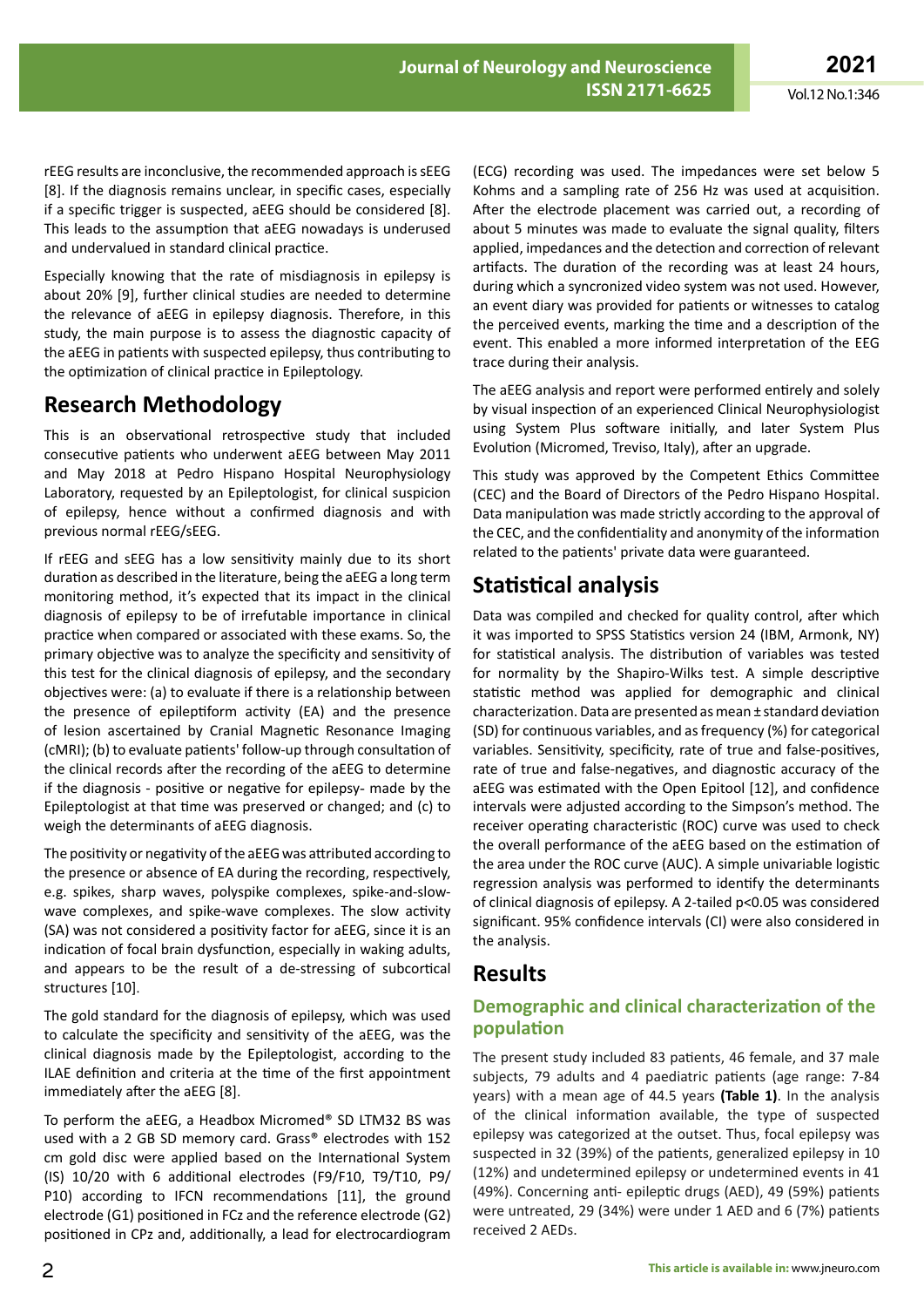The patients were subjected to the following indications: a) suspicion of a specific type of epilepsy (68%); b) events of collapse, syncope or loss of consciousness (LOC) (18%); c) differential diagnosis of seizures and non epileptic events (8%); d) other alterations (6%) such as mesial temporal sclerosis and other changes in RMce.

Regarding the neurophysiological investigation before the aEEG, more specifically the rEEG and the sEEG recordings performed, it was estimated that, on average, the individuals performed a total of 1.6 EEG (routine and/ or sleep deprivation). The mean duration of the rEEG and sEEG performed before aEEG was 65 minutes with a range of 20 to 257 minutes for a total of 68 patients. 56 (68%) underwent one rEEG/sEEG, 15 (18%) performed two, 5 (6%) performed three, 2 (2%) four, 3 (4%) five and 2 (2%) six. Regarding rEEG 25 (30%) patients did not this test, whilst the remaining 58 (70%) underwent either one (45; 54%), two (10;12%), three (1; 1%), or five (2; 2%) rEEG. In the case of sEEG, 42 (51%) of the patients did not perform this test, 32 (39%) underwent one, 6 (7%) performed two, 1 (1%) performed three sEEG, and 2 patients (2%) had a total of foursEEGs.

Concerning the aEEG results, the mean duration was 24.07 hours (24.0 – 27.5 hours), of which 30 (36%) were positive and 53 (64%) were negative. Electroencephalographic findings (EA and SA) were found in 33 (40%) individuals, of whom 18 (22%) EA and 12 (15%) focal SA and EA, and 3 (4%) were focal SA. Two patients (2%) had epileptic seizures during recording and 10 (12%) presented non-epileptic events **(Table 1)**.

Of the electroencephalographic changes observed in the aEEG (EA and SA), assuming n=33, all of them were identified as focal activity, of which 5 (15%) patients had pathological activity restricted to the frontal lobe, 25 (75%) patients in the temporal lobe, whilst 2 (6%) patients had occipital dysfunction and 1 (3%) patient had multifocal pathological activity. **Figure 1** represents an example of a EA, showing low voltage spikes over the right centrotemporal area. To evaluate if there was a relationship between the presence of EA and the presence of a lesion, the topography, and etiology of the lesions visualized in cMRI were also assessed. The types of etiologies found were hemorrhagic, traumatic, mesial temporal sclerosis, vascular, metabolic, hippocampal asymmetry, iatrogenic and tumoral. Only 22 patients with previous cMRI had a non-normal result. It was found that 18 (82%) had a focal lesion while the rest 4 patients (18%) presented multifocal lesions. Of the 22 patients with lesion visualized in cMRI, interictal activity was recorded in 11 individuals. In 6 patients (55%) the location of the interictal activity and the lesion were coincident, in 4 of these patients the interictal activity was EA and in 1 it was SA. It should also be noted that 4 of the 6 patients (36%) patients had temporal lobe topography (3 right and 1 left).

The inquiry in the first appointment after the aEEG revealed that 44 (53%) patients had a clinical diagnosis of epilepsy at that time. Within a year or approximately a year after the aEEG 46 (57%) had a diagnosis of epilepsy. In the maximum available followup period (last existing clinical appointment after the aEEG) 45 (56%) were diagnosed with an epilepsy diagnosis. In the last two moments referred to only 81 individuals were counted, since two

| <b>Variables</b>                                     | $N = 83$ |  |  |
|------------------------------------------------------|----------|--|--|
| Age, Years - Average                                 | 44.5     |  |  |
| Adults (A)/Pediatrics (P)                            | 79 A/4 P |  |  |
| <b>Normal Baseline REEG/SEEG</b>                     | 83       |  |  |
| AEEG Duration - Average (Hours)                      | 24.07    |  |  |
| <b>AEEG Results (Presence of EA)</b>                 |          |  |  |
| Negative, N (%)                                      | 53 (64%) |  |  |
| Positive, N (%)                                      | 30 (36%) |  |  |
| Electroencephalographic findings                     |          |  |  |
| Normal, $N$ (%)                                      | 50 (60%) |  |  |
| Focal Slow Activity, N (%)                           | 3(4%)    |  |  |
| Epileptiform Activity, N (%)                         | 18 (22%) |  |  |
| Focal Slow Activity + Epileptiform Activity, $N$ (%) | 12 (15%) |  |  |
| <b>Epileptic seizures</b>                            |          |  |  |
| Yes, N (%)                                           | 2(2%)    |  |  |
| No, N (%)                                            | 81 (98%) |  |  |
| Non-epileptic events                                 |          |  |  |
| Yes, N (%)                                           | 10 (12%) |  |  |
| No, N (%)                                            | 73 (88%) |  |  |

**Table 1** Demographic characteristics, aEEG results and findings.

of the sample individuals did not continue to be followed at the Pedro Hispano Hospital.

### **Impact of aEEG in epilepsy clinical diagnosis**

In the first place, it should be noted that the technical conditions during the acquisition remained good and the occurrence of artifacts didn't hinder the recording nor the legibility and interpretation of the exam.

The estimated specificity of the aEEG in the diagnosis of epilepsy was 97.4% (CI: 86.8, 99.5), while the sensitivity was 68.2% (CI: 53.4, 80.0). Positive and negative predictive values were 96.8% (CI: 83.8, 99.4) and 73% (CI: 59.8, 83.2), respectively. The calculated diagnostic accuracy of the aEEG was 81.9% (CI: 72.3, 88.7) **(Table 2)**.

The ROC curve analysis **(Figure 2)** to determine the diagnostic capacity of the aEEG for epilepsy provided an area of the curve (AUC) of 0.83 (CI, 0.74, 0.92; p<0.0001).

**Figure 3** represents the STARD diagram [13], in which the diagnostic accuracy of the aEEG is represented; it is possible to admit that 97% of the individuals with detected EA were diagnosed with epilepsy, and that of the records without EA, 26% were diagnosed with epilepsy.

Regarding the changes in the clinical diagnosis of epilepsy and admitting a sample size of 81, it was verified that in cases where the diagnosis was negative for epilepsy after the aEEG, 31 (82%) remained unchanged within a year, and in the maximum followup period, 32 (84%) had no clinical diagnosis of epilepsy. Of the cases with a positive diagnosis for epilepsy after aEEG, 39 (91%) remained unchanged and 4 (9%) no longer had a clinical diagnosis of epilepsy at the two recorded moments **(Table 3)**. All these changes in the clinical diagnosis were made by the Epileptologist since it is the gold standard for epilepsy diagnosis, according to all collected clinical evidence at that time and the ILAE epilepsy definition [8].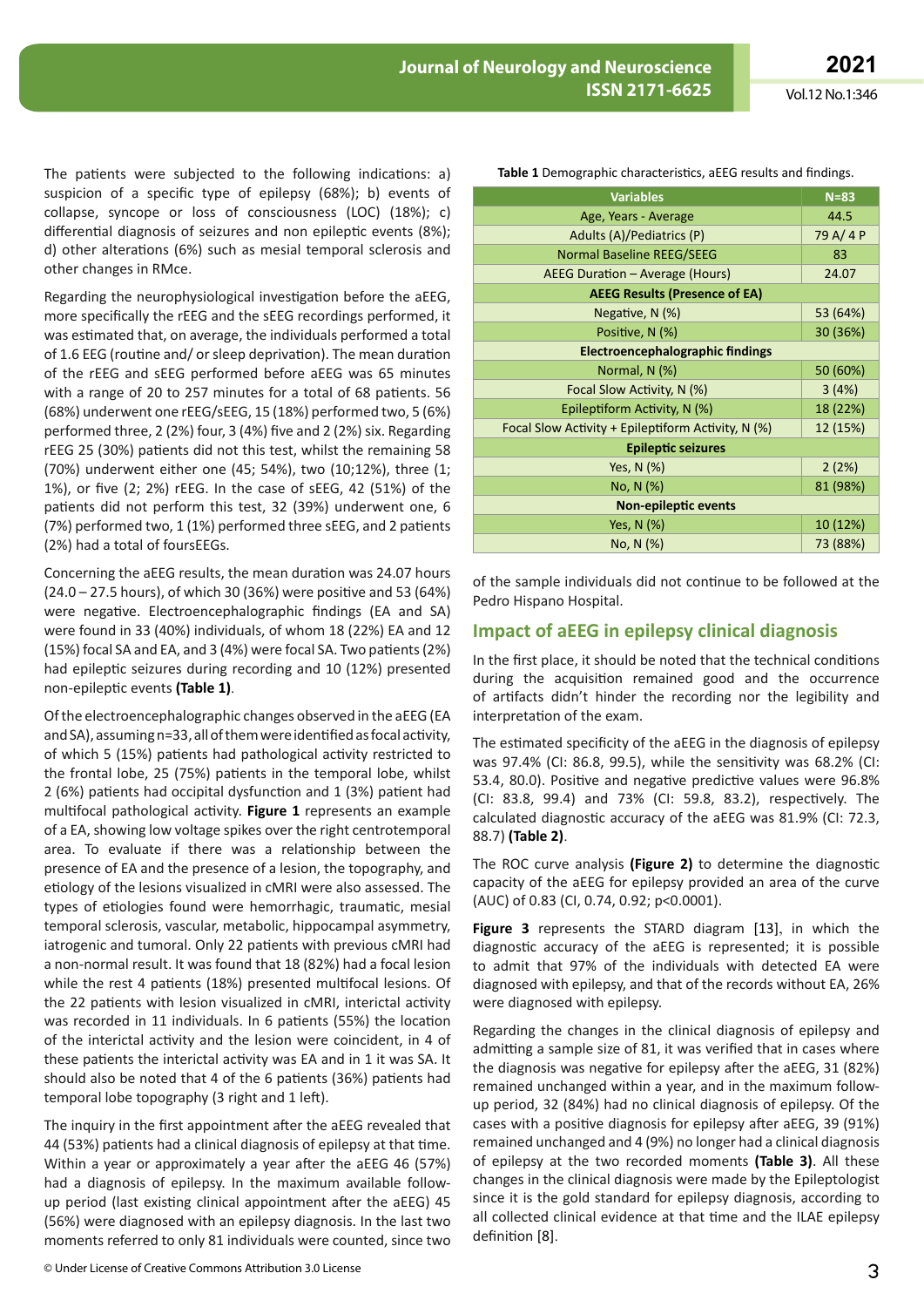Vol.12 No.1:346



**Table 2** Sensibility, specificity, PPV, NPV and diagnostic accuracy of the aEEG.

| <b>Parameters</b>               | <b>Value</b> | 95% Confidence Interval (CI) Inferior and Superior Limits |
|---------------------------------|--------------|-----------------------------------------------------------|
| Specificity                     | 97.40%       | 86.8, 99.6                                                |
| Sensitivity                     | 68.20%       | 53.4, 80.0                                                |
| Positive Predictive Value (PPV) | 96.80%       | 83.8, 99.4                                                |
| Negative Predictive Value (NPV) | 73.10%       | 59.8, 83.2                                                |
| <b>Diagnostic Accuracy</b>      | 81,9%        | 72.3, 88.7                                                |

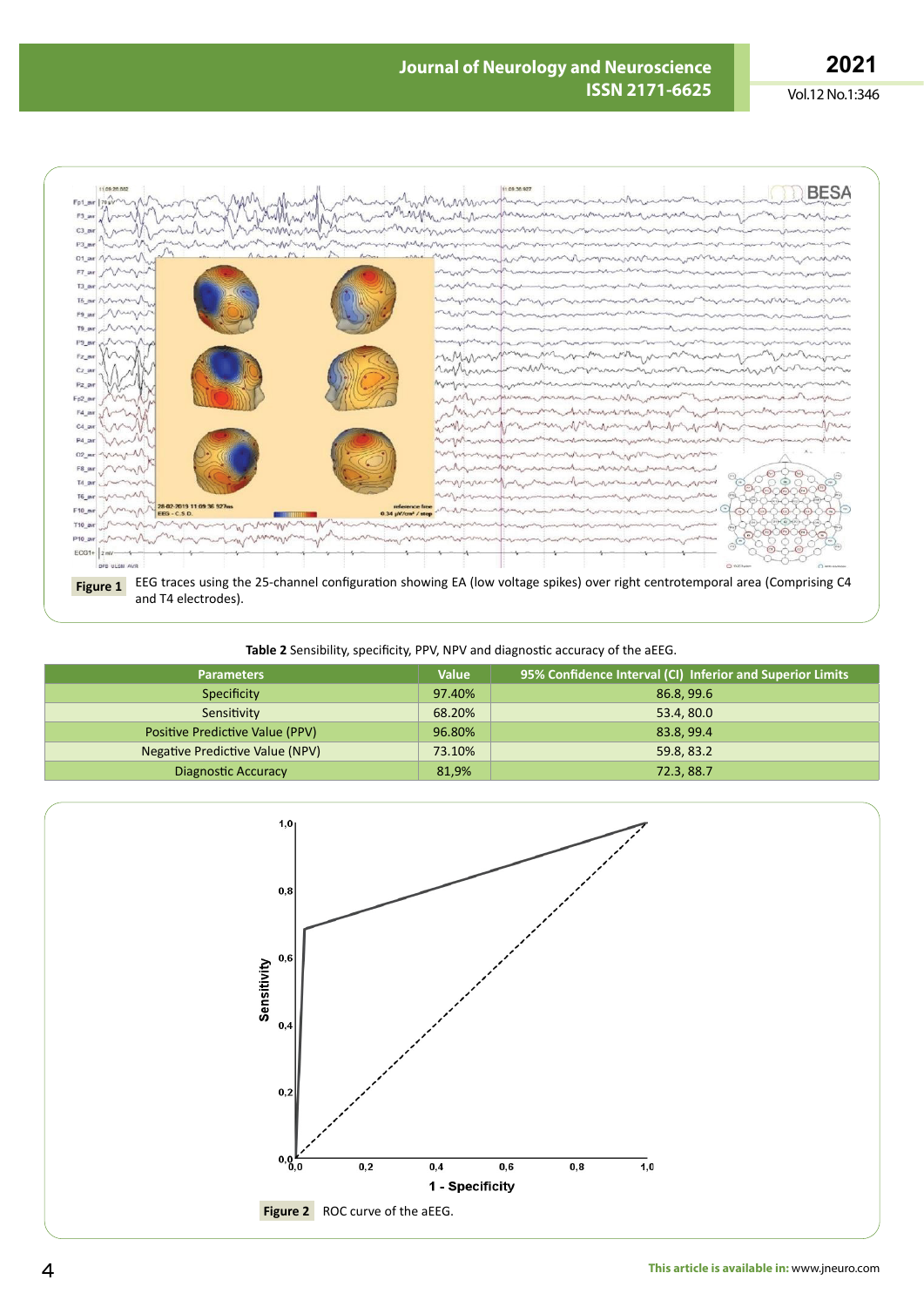### **2021**

Vol.12 No.1:346



**Table 3** Changes in the clinical diagnosis of epilepsy up to 1 year after the aEEG and in the maximum follow up period.

|                                        | <b>Parameters</b>                                          | $N = 81$ |  |
|----------------------------------------|------------------------------------------------------------|----------|--|
|                                        | Negative clinical diagnosis for epilepsy after aEEG        |          |  |
| Follow-up up to 1 year after the aEEG  | No changes up to 1 year, N (%)                             | 31 (82%) |  |
|                                        | With changes up to 1 year, $N$ (%)                         | 7(18%)   |  |
|                                        | Positive clinical diagnosis for epilepsy after aEEG        |          |  |
|                                        | No changes up to 1 year, N (%)                             | 39 (91%) |  |
|                                        | With changes up to 1 year, N (%)                           | 4(9%)    |  |
| Follow-up the maximum follow up period | <b>Negative clinical diagnosis for epilepsy after aEEG</b> |          |  |
|                                        | No changes in the maximum follow up period, $N$ (%)        | 32 (84%) |  |
|                                        | With changes in the maximum follow up period, $N$ (%)      | 6(16%)   |  |
|                                        | Positive clinical diagnosis for epilepsy after aEEG        |          |  |
|                                        | No changes in the maximum follow up period, $N$ (%)        | 39 (91%) |  |
|                                        | With changes in the maximum follow up period, $N$ (%)      | 4 (9%)   |  |

Through the follow-up of the individuals, it was calculated the rate of false- negatives and false-positives of the clinical diagnosis as a function of the aEEG, which was 7% (6 individuals) and 5% (4 individuals), respectively. In both false- negatives and falsepositives, the diagnosis was changed within one year by the Epileptologist.

Regarding the presence and type of interictal activity in the aEEG and the presence of a lesion in cMRI, of the individuals with the presence of a lesion in cMRI, in 11 (50%) no interictal activity was detected in the aEEG, in 1 (5%) SA was detected, in 10 (42%) EA, and in 3 (14%) SA and EA were detected. From these 11 cases, in 6 (55%), the location of the EA and the lesion overlaped topographically.

Through a logistic regression analysis to find determinants of the diagnosis, the following results were obtained: a) the relationship between the "aEEG indication" variable (for collapse/LOC versus epilepsy) and the "clinical diagnosis after aEEG" variable resulted in an odds ratio (OR) of 0.255 (95% CI, 0.074, 0.881, p<0.05); b) the relation between the variables "indication for aEEG of suspected epilepsy" and "clinical diagnosis after aEEG", an OR of 2.627 (95% CI, 1.019, 6.776, p<0.05) was obtained.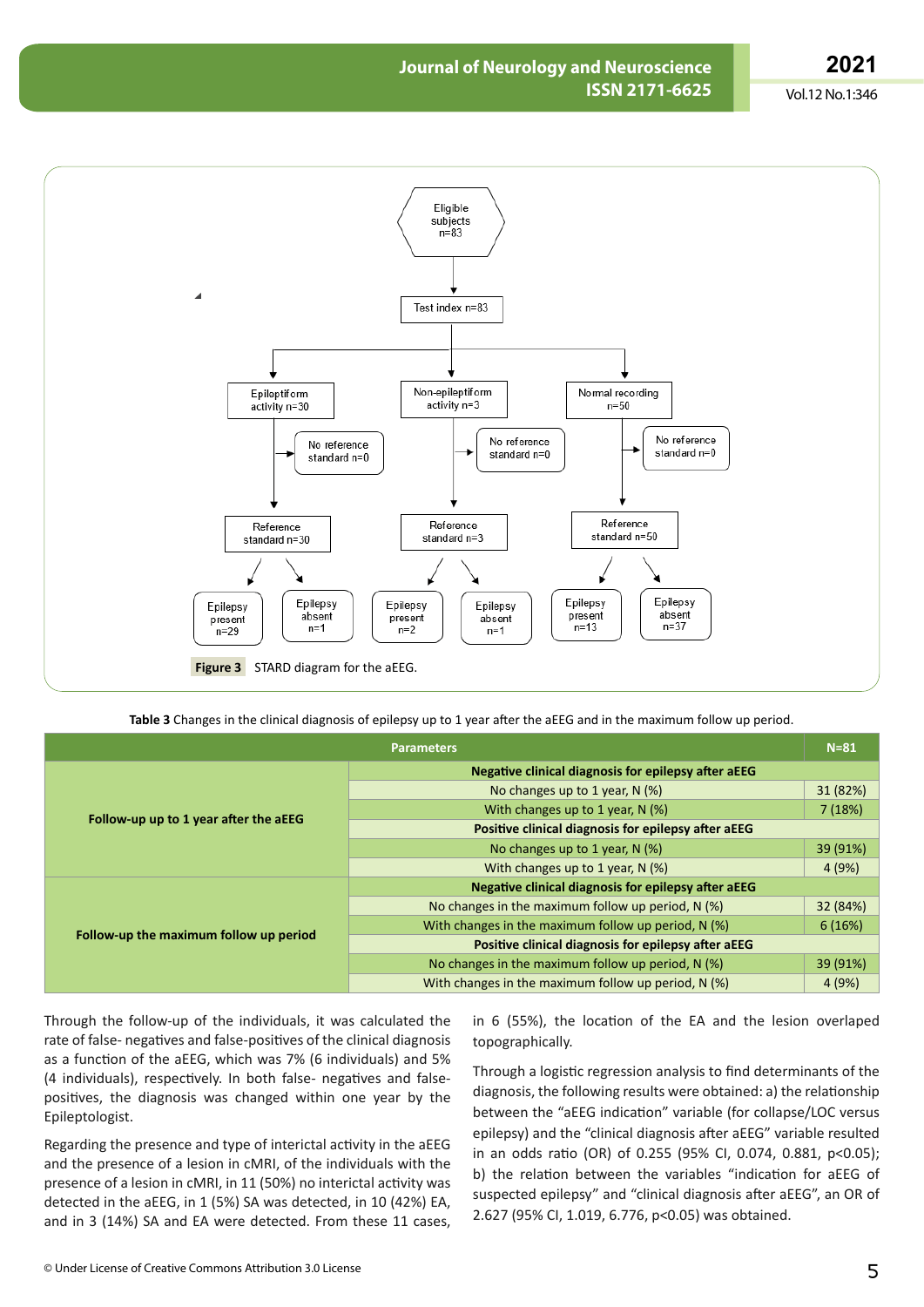## **Discussion**

In the present study, the results showed that the aEEG has a good diagnostic capacity for epilepsy with a specificity of 97% and a sensitivity of 68%. aEEG allowed the diagnosis of epilepsy in 53% of the patients when rEEG and/or sEEG were not able to do so. These results support the importance of the aEEG as a fundamental complement for the diagnosis of epilepsy, supporting its adoption as a crucial second-line examination in patients with suspected epilepsy with a negative initial neurophysiological study. This seems to be fundamentally related to the longer duration of this EEG modality comparing to rEEG and sEEG. The results here presented support the ILAE indications regarding the use of this diagnostic method and its efficiency in clinical practice. Currently, in clinical practice, this study contributes to abolish the global underutilization of aEEG.

These results show better specificity and sensitivity than the prospective study done by Keezer et al. in 2015, which obtained a sensitivity of 58% and a specificity of 95.5% for the clinical diagnosis of epilepsy. However, contrary to the present study, the sample of Keezer et al. consisted not only of individuals with suspected epilepsy but also with a previous diagnosis of epilepsy [5]. A possible reason for this difference might be the use of the inferior temporal additional electrodes in this study, given that the temporal lobe is the most frequent source of EA in adults [11].

Regarding the secondary objectives, the rate of false-negatives and false- positives was 7% and 5%, respectively. Of the 6 patients with false-negative results in the aEEG, 5 of them were under AED therapy, which may have been the major influence and cause for the test result. There are no data, as far as we know, in the literature that could support or contradict our results regarding the rate of false-positives and false-negatives, which is one of the reasons why it's imperative that further researches are made.

Concerning the presence of EA in the electroencephalographic record and the presence of a lesion in cMRI, no relationship was found between these two variables, contrary to what was found by Siddiqi et al. who confirmed that the presence of a brain injury in cMRI is associated with a higher rate of EA detection [14]. This result is probably due to the fact that the total number of individuals with lesions seen in cMRI was only 22 patients, limiting the establishment of a relationship between the variables due to low statistical power.

For the results obtained in the logistic regression, it can be expected that most patients indicated to perform aEEG by collapse/LOC episodes are normally not diagnosed with epilepsy. This also happens in patients with suspected epilepsy, who are 2.6 times more likely to present a clinical diagnosis of epilepsy. According to Pournazari et al. in a study on the impact of neurological tests in the diagnosis of syncope, although recurrence to these methods

#### is very frequent, its diagnostic utility is significantly low [15]. Therefore, and in accordance with our results, it seems that the use of this technique in the differential diagnosis of collapse or LOC episodes is not recommended.

The study has some limitations that predictably must be considered. The sample size is one of the main limitations, particularly in the sub-group analysis where the small number of cases conditioned low statistical power. The present study is also limited by its retrospective nature, which affects the type and diversity of the sample selected and increases the risk of relevant bias and confounding factors due to lack of relevant information or inaccuracies in the clinical records of the patients. Also, there were some inherent limitations of the aEEG recording technique, such as the fact that only 59% of the subjects were without antiepileptic drugs (AED) at the time of the examination, and also the fact of being a non supervised exam. It is acknowledged that AED can influence the results of the EEG, however, this reflects clinical options, regarding other non-neurophysiological risk factors for recurrence of seizures (e.g. clinical and imaging factors) [16].

Few studies have assessed the impact of aEEG in patients with suspected epilepsy comparing to other EEG modalities, especially in Portugal, where this question was never published. Further studies in an adult population with suspected epilepsy are needed to answer and justify the questions raised in this study because this represents an essential future research direction in Clinical Neurophysiology field.

# **Conclusion**

This study shows the importance of aEEG as a complementary diagnostic method in cases of suspected epilepsy proving that is ancillary in the clinical diagnosis when the previous studies (rEEG and/or sEEG) are inconclusive. The aEEG should be considered more frequently and earlier in clinical practice according to the ILAE recommendations instead of repeating rEEG or sEEG indefinitely as ensued in some of the cases presented in this study. Its use can clarify the positivity or negativity of the clinical diagnosis of epilepsy in cases of suspicion, given its high diagnostic rate in complementarity with the other diagnostic techniques, and its greatest benefit lies within its high specificity akin to its particular cost-effectiveness profile, allowing greater efficiency, speed and lower cost excluding the epilepsy diagnosis.

## **Acknowledgments**

We are thankful to Alberto Leal for his exceptional support in analysing and reporting all EEG traces of the sample. Also Heloisa Silva, Andreia Santos and Soraia Igreja for signal acquisition and Portuguese Micromed distributor (Neuroevolution) for technical and medical equipment support.

- **References**
- 1 Faulkner HJ, Arima H, Mohamed A (2012) The utility of prolonged outpatient ambulatory EEG. Seizure 21: 491-495.
- 2 Seneviratne U, Mohamed A, Cook M, D'Souza W (2013) The utility of ambulatory electroencephalography in routine clinical practice: A critical review. Epilepsy Res 105: 1-2.